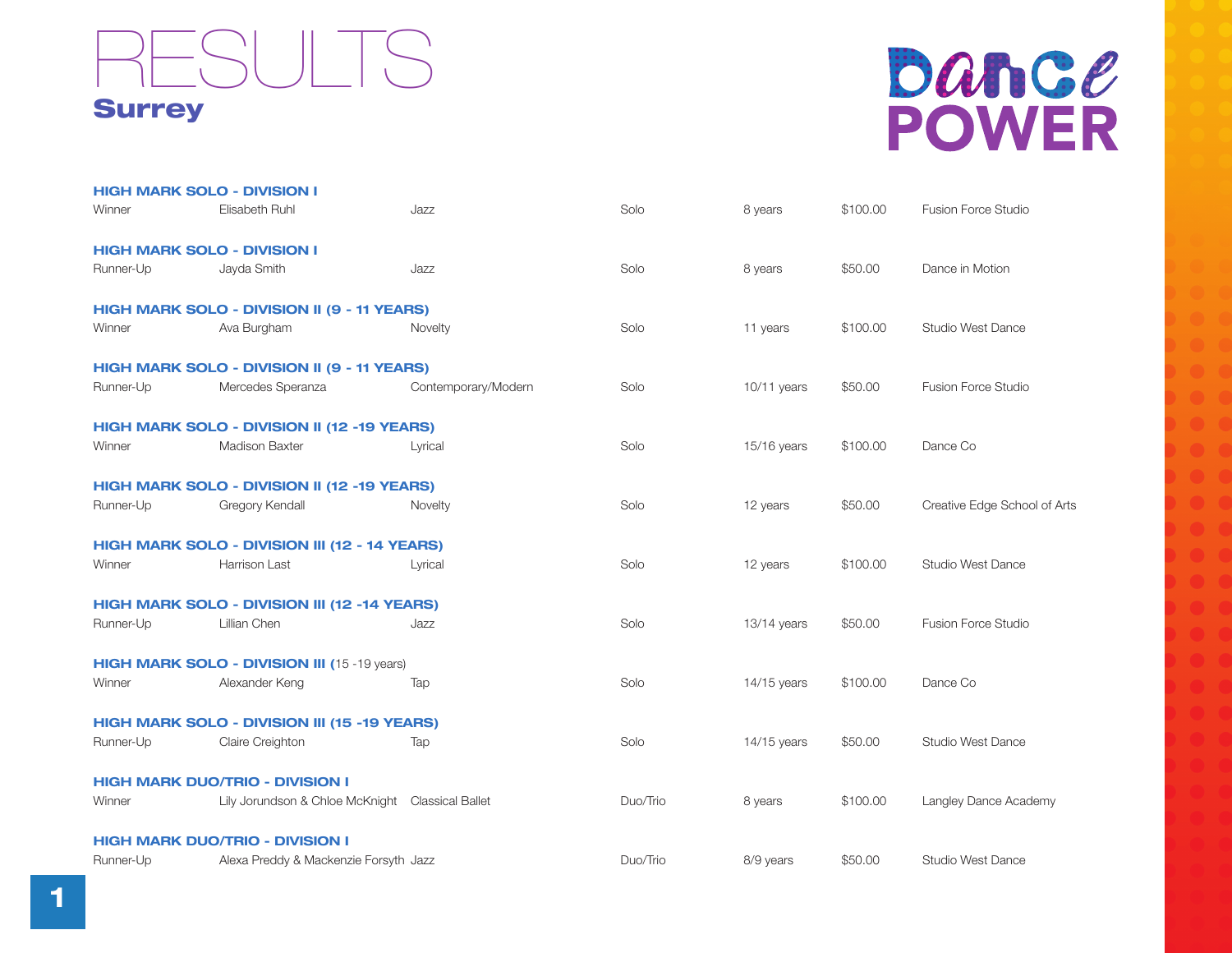

|           | <b>HIGH MARK SMALL GROUP - DIVISION I</b>                 |                     |             |               |                     |                            |
|-----------|-----------------------------------------------------------|---------------------|-------------|---------------|---------------------|----------------------------|
| Winner    | I Want Candy                                              | Acro                | Small Group | 8/9 years     | \$100.00            | <b>Fusion Force Studio</b> |
|           | <b>HIGH MARK SMALL GROUP - DIVISION I</b>                 |                     |             |               |                     |                            |
| Runner-Up | Wanna Be Like You                                         | Tap                 | Small Group | 6 years       | \$50.00             | <b>Fusion Force Studio</b> |
|           | <b>HIGH MARK LARGE GROUP/LINE - DIVISION I</b>            |                     |             |               |                     |                            |
| Winner    | <b>Fathoms Below</b>                                      | Novelty             | Large Group | 9 years       | \$150.00            | <b>Fusion Force Studio</b> |
|           | <b>HIGH MARK LARGE GROUP/LINE - DIVISION I</b>            |                     |             |               |                     |                            |
| Runner-Up | Tribal<br>Jazz                                            | Large Group         | 8/9 years   | \$50.00       | Dance in Motion     |                            |
|           | HIGH MARK DUO/TRIO - DIVISION II (9 - 11 YEARS)           |                     |             |               |                     |                            |
| Winner    | Lauren Chan & Natalie Ching                               | Acro                | Duo/Trio    | 10 years      | \$100.00            | Dance Co                   |
|           | HIGH MARK DUO/TRIO - DIVISION II (9 - 11 YEARS)           |                     |             |               |                     |                            |
| Runner-Up | Sienna Langham & Emily Rice                               | Contemporary/Modern | Duo/Trio    | $10/11$ years | \$50.00             | <b>Fusion Force Studio</b> |
|           | HIGH MARK DUO/TRIO - DIVISION II (12 -19 YEARS)           |                     |             |               |                     |                            |
| Winner    | No Roots                                                  | Jazz                | Duo/Trio    | $12/13$ years | \$100.00            | Fusion Force Studio        |
|           | HIGH MARK DUO/TRIO - DIVISION II (12 -19 YEARS)           |                     |             |               |                     |                            |
| Runner-Up | Charlie's Angels                                          | Hip-Hop             | Duo/Trio    | $12/13$ years | \$50.00             | <b>Fusion Force Studio</b> |
|           | HIGH MARK SMALL GROUP - DIVISION II (9 - 11 YEARS)        |                     |             |               |                     |                            |
| Winner    | Sax<br>Jazz                                               | Small Group         | 10/11 years | \$150.00      | Fusion Force Studio |                            |
|           | <b>HIGH MARK SMALL GROUP - DIVISION II (9 - 11 YEARS)</b> |                     |             |               |                     |                            |
| Runner-Up | Contemporary/Modern<br><b>Burn</b>                        | Small Group         | 11 years    | \$75.00       | Fusion Force Studio |                            |
|           | HIGH MARK SMALL GROUP - DIVISION II (12 -19 YEARS)        |                     |             |               |                     |                            |
| Winner    | S.W.A.T.                                                  | Hip-Hop             | Small Group | 13 years      | \$150.00            | <b>Fusion Force Studio</b> |
|           | HIGH MARK SMALL GROUP - DIVISION II (12 -19 YEARS)        |                     |             |               |                     |                            |
| Runner-Up | <b>Little Bird</b>                                        | Tap                 | Small Group | 14 years      | \$75.00             | Dance Co                   |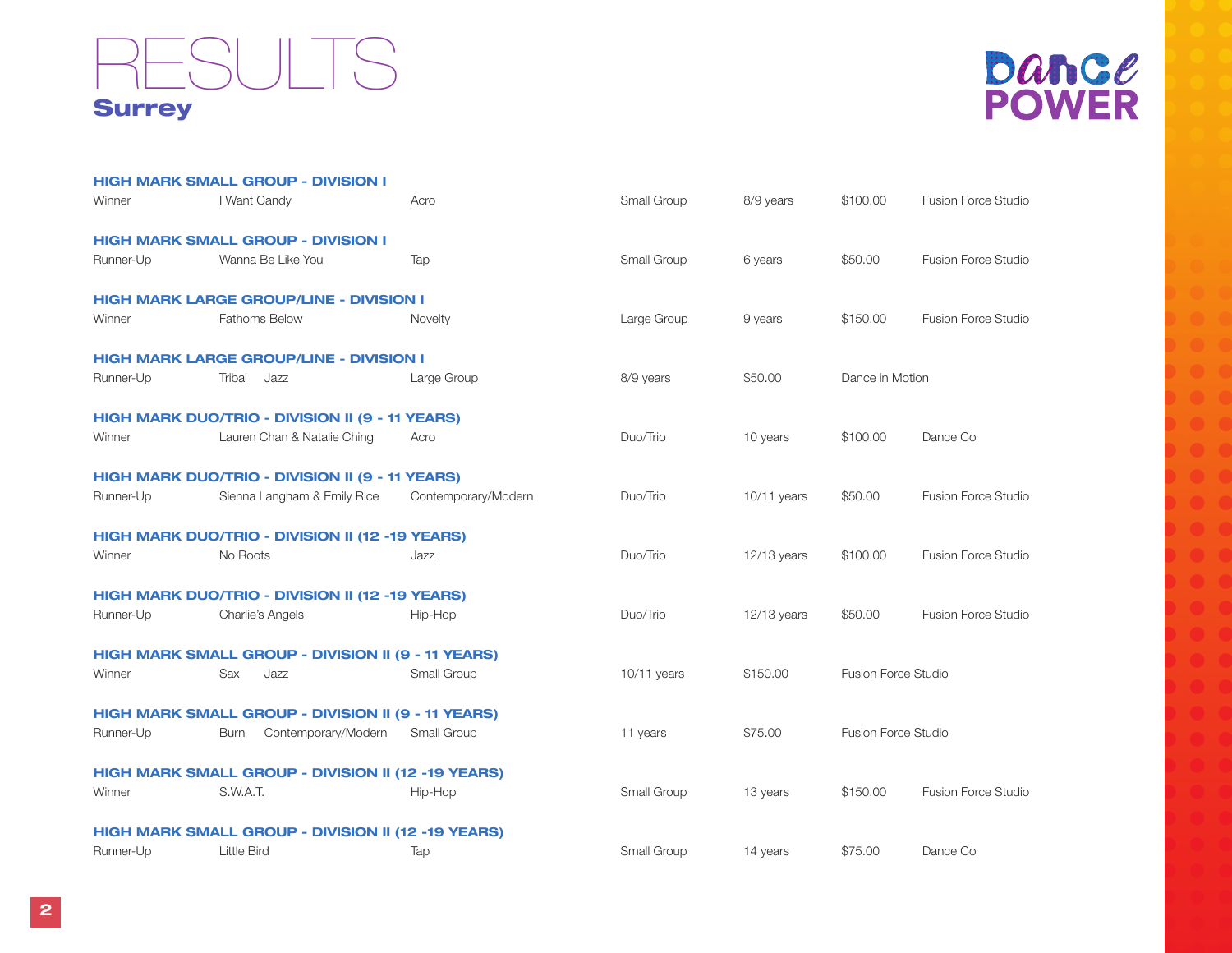

|           | HIGH MARK LARGE GROUP/LINE - DIVISION II (9 - 11 YEARS)        |                     |             |               |          |                                 |
|-----------|----------------------------------------------------------------|---------------------|-------------|---------------|----------|---------------------------------|
| Winner    | <b>Hit The Road</b>                                            | Jazz                | Large Group | 10/11 years   | \$200.00 | <b>Studio West Dance</b>        |
|           | <b>HIGH MARK LARGE GROUP/LINE - DIVISION II (9 - 11 YEARS)</b> |                     |             |               |          |                                 |
| Runner-Up | <b>Christmas Elves</b>                                         | Song & Dance        | Line        | 10 years      | \$75.00  | The Young At Arts Dance Academy |
|           | HIGH MARK LARGE GROUP/LINE - DIVISION II (12 -19 YEARS)        |                     |             |               |          |                                 |
| Winner    | The Wild Wooders                                               | Novelty             | Line        | 12 years      | \$200.00 | The Young At Arts Dance Academy |
|           | HIGH MARK LARGE GROUP/LINE - DIVISION II (12 -19 YEARS)        |                     |             |               |          |                                 |
| Runner-Up | Keep Breathing                                                 | Lyrical             | Large Group | $12/13$ years | \$75.00  | Dance Co                        |
|           | HIGH MARK DUO/TRIO - DIVISION III (12 -14 YEARS)               |                     |             |               |          |                                 |
| Winner    | Lauren Robinson & Natasha Taylor Lyrical                       |                     | Duo/Trio    | $13/14$ years | \$100.00 | <b>Studio West Dance</b>        |
|           | HIGH MARK DUO/TRIO - DIVISION III (12 -14 YEARS)               |                     |             |               |          |                                 |
| Runner-Up | Brooklyn Hislop & Hailey Black                                 | Lyrical             | Duo/Trio    | $13/14$ years | \$50.00  | Dance in Motion                 |
|           | HIGH MARK DUO/TRIO - DIVISION III (15 -19 YEARS)               |                     |             |               |          |                                 |
| Winner    | Landslide                                                      | Lyrical             | Duo/Trio    | 17/18 years   | \$100.00 | <b>Fusion Force Studio</b>      |
|           | HIGH MARK DUO/TRIO - DIVISION III (15 -19 YEARS)               |                     |             |               |          |                                 |
| Runner-Up | Zoey Howe & Matthew Albert                                     | Contemporary/Modern | Duo/Trio    | 17/18 years   | \$50.00  | Dance in Motion                 |
|           | HIGH MARK SMALL GROUP - DIVISION III (12 -14 YEARS)            |                     |             |               |          |                                 |
| Winner    | The Huntsman                                                   | Contemporary/Modern | Small Group | 13 years      | \$200.00 | <b>Studio West Dance</b>        |
|           | <b>HIGH MARK SMALL GROUP - DIVISION III (12 -14 YEARS)</b>     |                     |             |               |          |                                 |
| Runner-Up | Love Me                                                        | Jazz                | Small Group | $13/14$ years | \$100.00 | <b>Studio West Dance</b>        |
|           | HIGH MARK SMALL GROUP - DIVISION III (15 -19 YEARS)            |                     |             |               |          |                                 |
| Winner    | Dangerous                                                      | Jazz                | Small Group | 15/16 years   | \$200.00 | <b>Fusion Force Studio</b>      |
|           | <b>HIGH MARK SMALL GROUP - DIVISION III (15 -19 YEARS)</b>     |                     |             |               |          |                                 |
| Runner-Up | Feelin' Good                                                   | Tap                 | Small Group | 15/16 years   | \$100.00 | <b>Fusion Force Studio</b>      |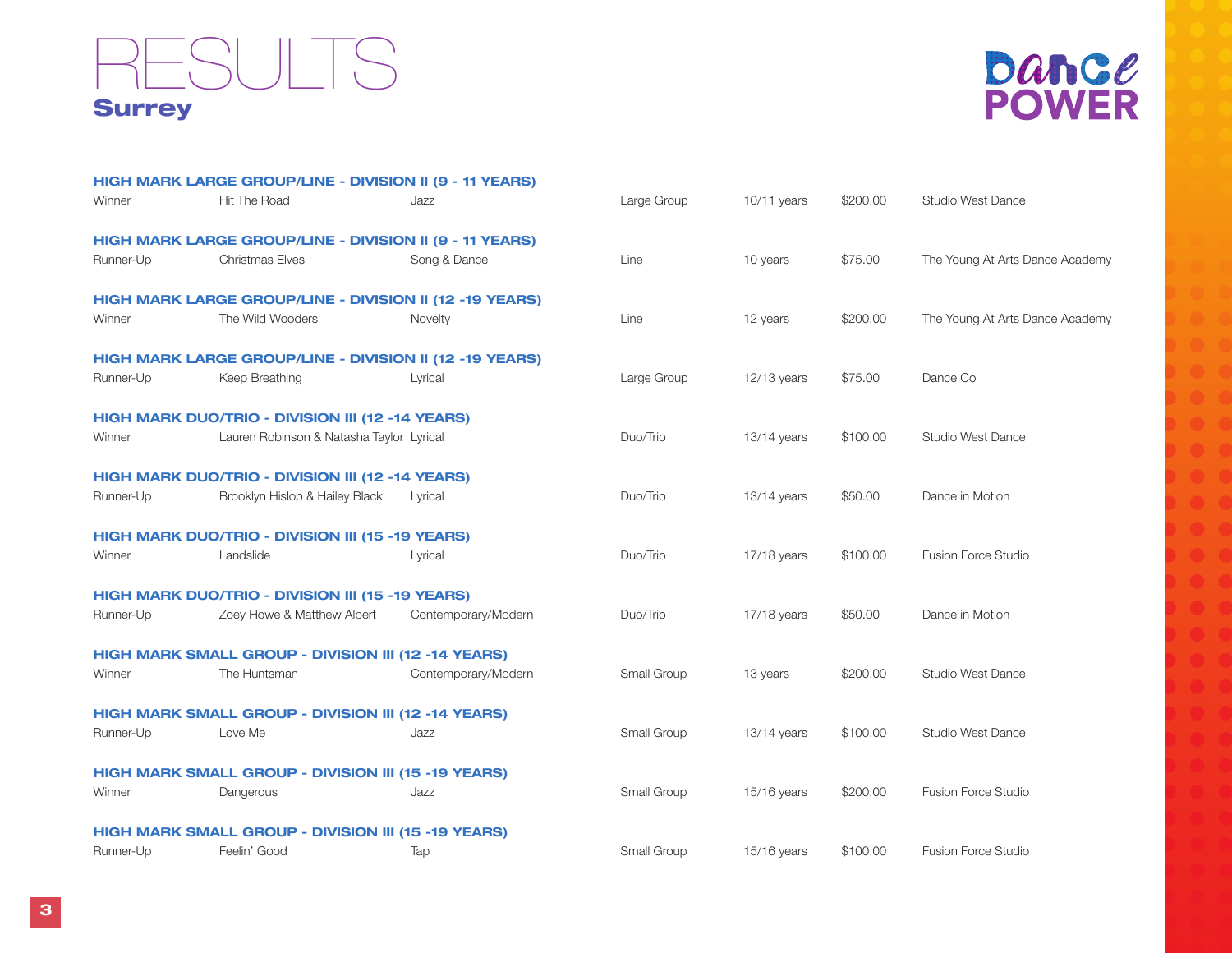



|                              | HIGH MARK LARGE GROUP/LINE - DIVISION III (12 -14 YEARS)      |                            |             |               |                            |                            |
|------------------------------|---------------------------------------------------------------|----------------------------|-------------|---------------|----------------------------|----------------------------|
| Runner-Up                    | Bey-Day                                                       | Jazz                       | Line        | 14 years      | \$100.00                   | <b>Fusion Force Studio</b> |
|                              | HIGH MARK LARGE GROUP/LINE - DIVISION III (15 -19 YEARS)      |                            |             |               |                            |                            |
| Winner                       | Rest In Peace                                                 | Contemporary/Modern        | Large Group | $15/16$ years | \$250.00                   | <b>Fusion Force Studio</b> |
|                              | HIGH MARK LARGE GROUP/LINE - DIVISION III (15 -19 YEARS)      |                            |             |               |                            |                            |
| Runner-Up                    | Drink Order                                                   | Hip-Hop                    | Large Group | 16 years      | \$100.00                   | Dance in Motion            |
|                              | <b>HIGH MARK TRIPLE THREAT POWER SOLO (12 -14 YEARS)</b>      |                            |             |               |                            |                            |
| Winner                       | Natasha Taylor                                                | <b>Triple Threat Power</b> | Solo        | 12 - 14 years | \$100.00                   | Studio West Dance          |
| <b>JUDGE'S CHOICE TAP</b>    |                                                               |                            |             |               |                            |                            |
|                              | Feelin' Good                                                  | Tap                        | Small Group | 15/16 years   | \$100.00                   | <b>Fusion Force Studio</b> |
| <b>JUDGE'S CHOICE JAZZ</b>   |                                                               |                            |             |               |                            |                            |
|                              | Baby Don't Look Down                                          | Jazz                       | Large Group | $15/16$ years | \$100.00                   | Dance in Motion            |
| <b>JUDGE'S CHOICE BALLET</b> |                                                               |                            |             |               |                            |                            |
|                              | <b>Burn</b>                                                   | Contemporary/Modern        | Small Group | 11 years      | \$100.00                   | <b>Fusion Force Studio</b> |
|                              | <b>OVERALL JUDGE'S CHOICE</b>                                 |                            |             |               |                            |                            |
|                              | Aquabatic Federation                                          | Novelty                    | Line        | 13 years      | \$300.00                   | Studio West Dance          |
|                              | <b>POWER CHAMPIONSHIPS - DIVISION I GROUP</b>                 |                            |             |               |                            |                            |
| Winner                       | <b>Fathoms Below</b>                                          |                            |             | \$200.00      | <b>Fusion Force Studio</b> |                            |
|                              | <b>POWER CHAMPIONSHIPS - DIVISION I GROUP</b>                 |                            |             |               |                            |                            |
| Runner-Up                    | I Want Candy                                                  |                            |             | \$100.00      | <b>Fusion Force Studio</b> |                            |
|                              | <b>POWER CHAMPIONSHIPS - DIVISION II GROUP (9 - 11 YEARS)</b> |                            |             |               |                            |                            |
| Winner                       | Sax                                                           |                            |             | \$250.00      | <b>Fusion Force Studio</b> |                            |
|                              | <b>POWER CHAMPIONSHIPS - DIVISION II GROUP (9 - 11 YEARS)</b> |                            |             |               |                            |                            |
| Runner-Up                    | <b>Burn</b>                                                   |                            |             | \$100.00      | <b>Fusion Force Studio</b> |                            |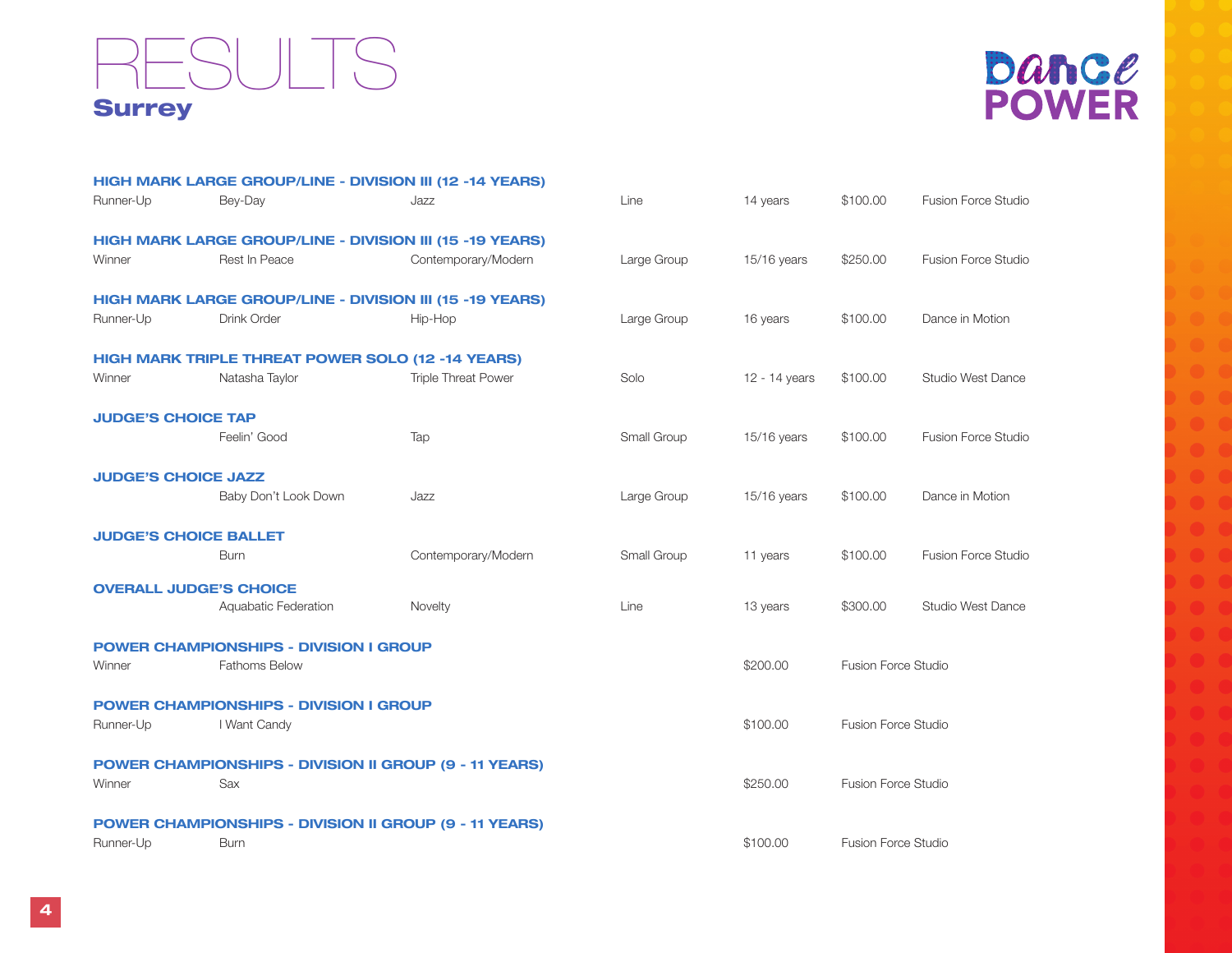# **Dance**<br>POWER

| Winner    | <b>POWER CHAMPIONSHIPS - DIVISION II GROUP (12 - 19 YEARS)</b><br>Keep Breathing            | \$250.00 | Dance Co                        |
|-----------|---------------------------------------------------------------------------------------------|----------|---------------------------------|
| Runner-Up | <b>POWER CHAMPIONSHIPS - DIVISION II GROUP (12 - 19 YEARS)</b><br>The Wild Wooders          | \$100.00 | The Young At Arts Dance Academy |
| Winner    | <b>POWER CHAMPIONSHIPS - DIVISION III GROUP (12 - 14 YEARS)</b><br>Bey-Day                  | \$300.00 | <b>Fusion Force Studio</b>      |
| Runner-Up | <b>POWER CHAMPIONSHIPS - DIVISION III GROUP (12 - 14 YEARS)</b><br>Wish You Were Here       | \$150.00 | Fusion Force Studio             |
| Winner    | <b>POWER CHAMPIONSHIPS - DIVISION III GROUP (15 - 19 YEARS)</b><br><b>Trying To Breathe</b> | \$300.00 | Dance Co                        |
| Runner-Up | <b>POWER CHAMPIONSHIPS - DIVISION III GROUP (15 - 19 YEARS)</b><br>Dangerous                | \$150.00 | <b>Fusion Force Studio</b>      |
|           |                                                                                             |          |                                 |

#### CHOREOGRAPHER OF THE DAY

| 2018-05-01           |                         |                     |             |               |                            |
|----------------------|-------------------------|---------------------|-------------|---------------|----------------------------|
| Burn                 | Kylie Hannan            | Contemporary/Modern | Small Group | 11 years      | <b>Fusion Force Studio</b> |
| 2018-05-02           |                         |                     |             |               |                            |
| Landslide            | Kylie Hannan            | Lyrical             | Duo/Trio    | $17/18$ years | Fusion Force Studio        |
| 2018-05-03           |                         |                     |             |               |                            |
| Drink Order          | Michael Delleva         | Hip-Hop             | Large Group | 16 years      | Dance in Motion            |
| 2018-05-04           |                         |                     |             |               |                            |
| Aquabatic Federation | Tina Leger & Jyla Davis | <b>Novelty</b>      | Line        | 13 years      | Studio West Dance          |
| Depth Over Distance  | Kvlie Hannan            | Contemporary/Modern | Small Group | 15/16 years   | <b>Fusion Force Studio</b> |
| The Possession       | Melissa Pribula         | Acro                | Large Group | 13 years      | Studio West Dance          |
| Drink Order          | Michael Delleva         | Hip-Hop             | Large Group | 16 years      | Dance in Motion            |